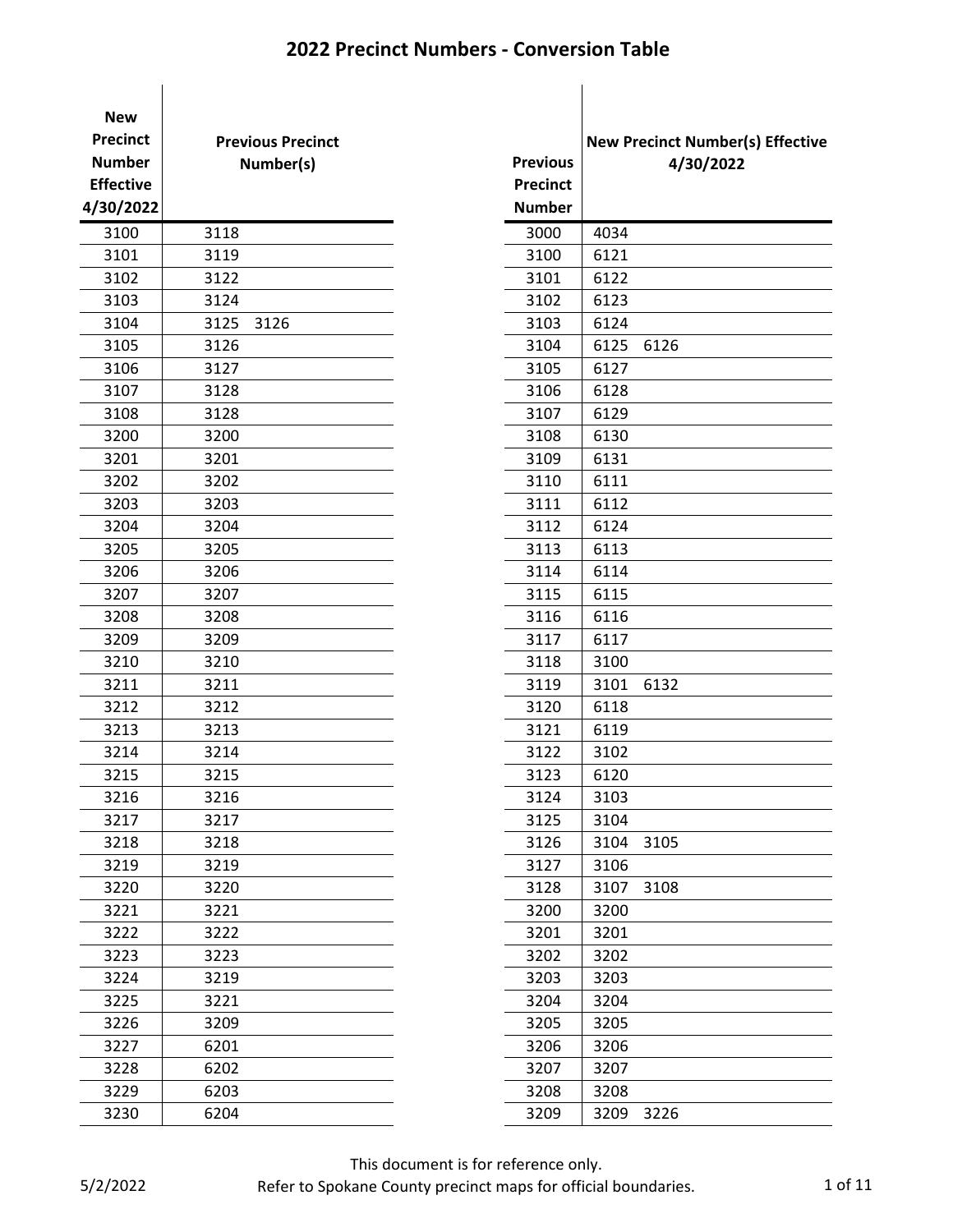| <b>New</b>       |                          |                 |                     |
|------------------|--------------------------|-----------------|---------------------|
| <b>Precinct</b>  | <b>Previous Precinct</b> |                 | <b>New Precinct</b> |
| <b>Number</b>    | Number(s)                | <b>Previous</b> | 4                   |
| <b>Effective</b> |                          | <b>Precinct</b> |                     |
| 4/30/2022        |                          | <b>Number</b>   |                     |
| 3231             | 6205                     | 3210            | 3210                |
| 3232             | 6206                     | 3211            | 3211                |
| 3233             | 6207                     | 3212            | 3212                |
| 3234             | 6208                     | 3213            | 3213                |
| 3235             | 6209                     | 3214            | 3214                |
| 3236             | 6210                     | 3215            | 3215                |
| 3237             | 6211                     | 3216            | 3216                |
| 3238             | 6212                     | 3217            | 3217                |
| 3239             | 6213                     | 3218            | 3218                |
| 3240             | 6214                     | 3219            | 3219<br>3224        |
| 3241             | 6215                     | 3220            | 3220                |
| 3242             | 6216                     | 3221            | 3221<br>3225        |
| 3243             | 6217                     | 3222            | 3222                |
| 3244             | 6218                     | 3223            | 3223                |
| 3245             | 6219                     | 3300            | 3300<br>6311        |
| 3246             | 6220                     | 3301            | 3301                |
| 3247             | 6220                     | 3302            | 3302                |
| 3248             | 6221                     | 3303            | 3303                |
| 3249             | 6221                     | 3304            | 3304                |
| 3250             | 6221<br>6222             | 3305            | 3305                |
| 3251             | 6223                     | 3306            | 3306                |
| 3252             | 6224                     | 3307            | 3307                |
| 3253             | 6225                     | 3308            | 3308                |
| 3254             | 6227                     | 3309            | 3309                |
| 3255             | 6228                     | 3310            | 3310                |
| 3256             | 6200                     | 3311            | 3311                |
| 3300             | 3300                     | 3312            | 3312                |
| 3301             | 3301                     | 3313            | 3313                |
| 3302             | 3302                     | 3314            | 3314                |
| 3303             | 3303                     | 3315            | 3315                |
| 3304             | 3304                     | 3316            | 3316                |
| 3305             | 3305                     | 3317            | 3317                |
| 3306             | 3306                     | 3318            | 3318                |
| 3307             | 3307                     | 3319            | 3319                |
| 3308             | 3308                     | 3320            | 3320                |
| 3309             | 3309                     | 3321            | 3321                |
| 3310             | 3310                     | 3322            | 3322                |
| 3311             | 3311                     | 3323            | 3323                |
| 3312             | 3312                     | 3324            | 3324                |
| 3313             | 3313                     | 3325            | 3325                |

|                 |      | <b>New Precinct Number(s) Effective</b> |
|-----------------|------|-----------------------------------------|
| <b>Previous</b> |      | 4/30/2022                               |
| <b>Precinct</b> |      |                                         |
| <b>Number</b>   |      |                                         |
| 3210            | 3210 |                                         |
| 3211            | 3211 |                                         |
| 3212            | 3212 |                                         |
| 3213            | 3213 |                                         |
| 3214            | 3214 |                                         |
| 3215            | 3215 |                                         |
| 3216            | 3216 |                                         |
| 3217            | 3217 |                                         |
| 3218            | 3218 |                                         |
| 3219            | 3219 | 3224                                    |
| 3220            | 3220 |                                         |
| 3221            | 3221 | 3225                                    |
| 3222            | 3222 |                                         |
| 3223            | 3223 |                                         |
| 3300            | 3300 | 6311                                    |
| 3301            | 3301 |                                         |
| 3302            | 3302 |                                         |
| 3303            | 3303 |                                         |
| 3304            | 3304 |                                         |
| 3305            | 3305 |                                         |
| 3306            | 3306 |                                         |
| 3307            | 3307 |                                         |
| 3308            | 3308 |                                         |
| 3309            | 3309 |                                         |
| 3310            | 3310 |                                         |
| 3311            | 3311 |                                         |
| 3312            | 3312 |                                         |
| 3313            | 3313 |                                         |
| 3314            | 3314 |                                         |
| 3315            | 3315 |                                         |
| 3316            | 3316 |                                         |
| 3317            | 3317 |                                         |
| 3318            | 3318 |                                         |
| 3319            | 3319 |                                         |
| 3320            | 3320 |                                         |
| 3321            | 3321 |                                         |
| 3322            | 3322 |                                         |
| 3323            | 3323 |                                         |
| 3324            | 3324 |                                         |
| 3325            | 3325 |                                         |

This document is for reference only.

Refer to Spokane County precinct maps for official boundaries. 2 of 11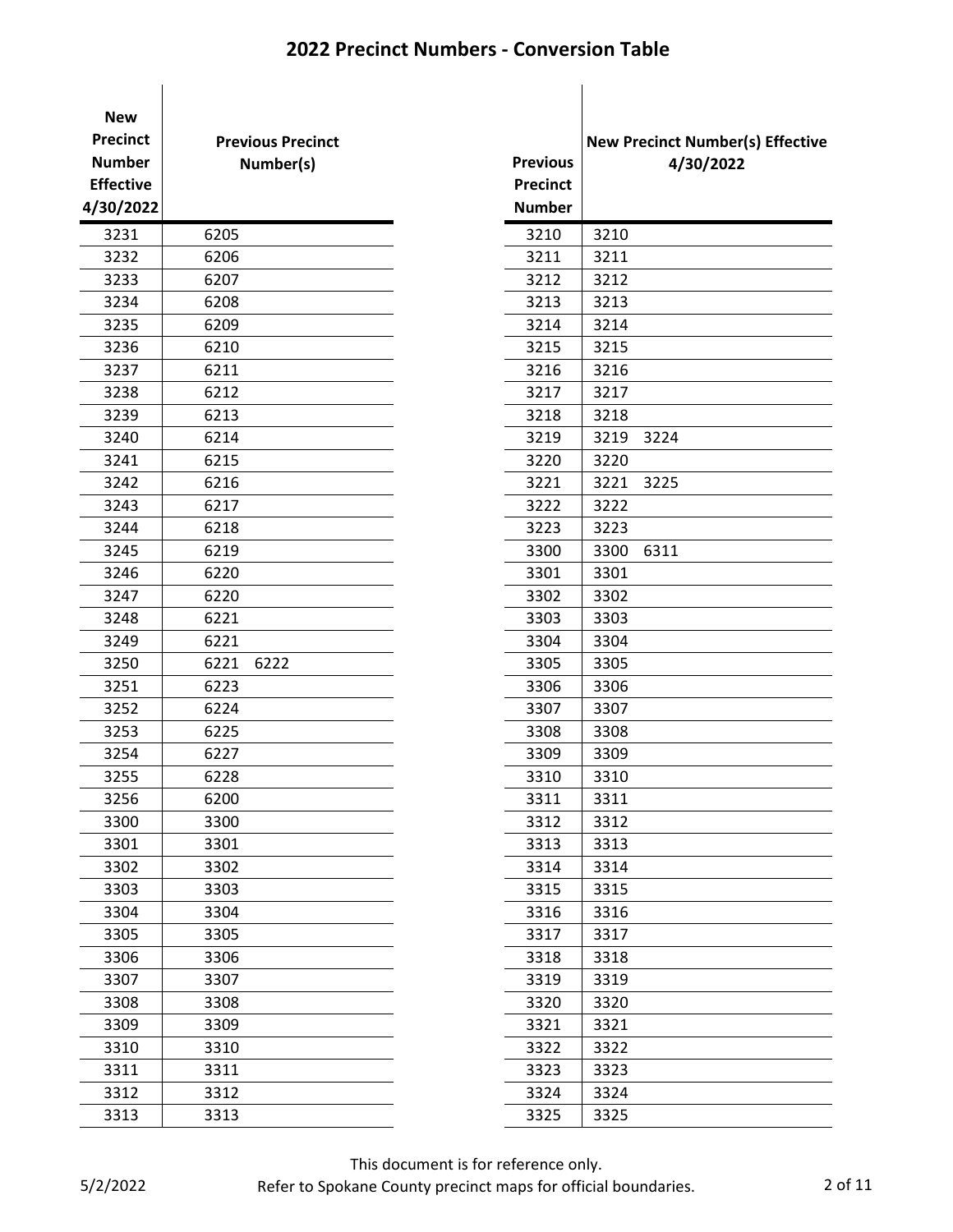| <b>New</b><br><b>Precinct</b><br><b>Number</b><br><b>Effective</b><br>4/30/2022 | <b>Previous Precinct</b><br>Number(s) | <b>Previous</b><br><b>Precinct</b><br><b>Number</b> | <b>New Precinct Numb</b> |      | 4/30/20 |
|---------------------------------------------------------------------------------|---------------------------------------|-----------------------------------------------------|--------------------------|------|---------|
| 3314                                                                            | 3314                                  | 3326                                                | 3326                     |      |         |
| 3315                                                                            | 3315                                  | 3327                                                | 3327                     |      |         |
| 3316                                                                            | 3316                                  | 3328                                                | 3328                     | 3331 |         |
| 3317                                                                            | 3317                                  | 3329                                                | 3329                     |      |         |
| 3318                                                                            | 3318                                  | 3330                                                | 3330                     |      |         |
| 3319                                                                            | 3319                                  | 4001                                                | 4001                     | 4036 |         |
| 3320                                                                            | 3320                                  | 4002                                                | 4002                     |      |         |
| 3321                                                                            | 3321                                  | 4003                                                | 4003                     |      |         |
| 3322                                                                            | 3322                                  | 4004                                                | 4004                     |      |         |
| 3323                                                                            | 3323                                  | 4005                                                | 4005                     |      |         |
| 3324                                                                            | 3324                                  | 4006                                                | 4006                     |      |         |
| 3325                                                                            | 3325                                  | 4007                                                | 4007                     |      |         |
| 3326                                                                            | 3326                                  | 4008                                                | 4008                     | 4036 |         |
| 3327                                                                            | 3327                                  | 4009                                                | 4009                     |      |         |
| 3328                                                                            | 3328                                  | 4010                                                | 4010                     |      |         |
| 3329                                                                            | 3329                                  | 4011                                                | 4011                     | 4033 |         |
| 3330                                                                            | 3330                                  | 4012                                                | 4012                     |      |         |
| 3331                                                                            | 3328                                  | 4013                                                | 4013                     |      |         |
| 3332                                                                            | 6305                                  | 4014                                                | 4014                     | 4034 |         |
| 3333                                                                            | 6309<br>6310                          | 4015                                                | 4015                     |      |         |
| 3334                                                                            | 6311                                  | 4016                                                | 4016                     |      |         |
| 3335                                                                            | 6313                                  | 4017                                                | 4017                     | 4024 |         |
| 3336                                                                            | 6316                                  | 4018                                                | 4018                     |      |         |
| 3337                                                                            | 6314                                  | 4019                                                | 4019                     |      |         |
| 4001                                                                            | 4001                                  | 4020                                                | 4020                     |      |         |
| 4002                                                                            | 4002                                  | 4021                                                | 4021                     |      |         |
| 4003                                                                            | 4003                                  | 4022                                                | 4022                     |      |         |
| 4004                                                                            | 4004                                  | 4023                                                | 9024                     | 9025 | 9026    |
| 4005                                                                            | 4005                                  | 4024                                                | 9032                     |      |         |
| 4006                                                                            | 4006                                  | 4025                                                | 9026                     | 9033 | 9034    |
| 4007                                                                            | 4007                                  | 4026                                                | 9035                     | 9036 |         |
| 4008                                                                            | 4008                                  | 4027                                                | 9037                     | 9038 | 9039    |
| 4009                                                                            | 4009                                  | 4028                                                | 9039                     | 9041 |         |
| 4010                                                                            | 4010                                  | 4029                                                | 9005                     | 9042 | 9048    |
| 4011                                                                            | 4011                                  | 4030                                                | 4023                     | 4024 |         |
| 4012                                                                            | 4012                                  | 4031                                                | 9004                     | 9034 |         |
| 4013                                                                            | 4013                                  | 4032                                                | 4025                     |      |         |
| 4014                                                                            | 4014                                  | 4033                                                | 4026                     |      |         |
| 4015                                                                            | 4015                                  | 4034                                                | 9030                     | 9031 |         |
| 4016                                                                            | 4016                                  | 4035                                                | 9005                     | 9040 | 9041    |

|                 |           |      |      | <b>New Precinct Number(s) Effective</b> |
|-----------------|-----------|------|------|-----------------------------------------|
| <b>Previous</b> | 4/30/2022 |      |      |                                         |
| <b>Precinct</b> |           |      |      |                                         |
| <b>Number</b>   |           |      |      |                                         |
| 3326            | 3326      |      |      |                                         |
| 3327            | 3327      |      |      |                                         |
| 3328            | 3328      | 3331 |      |                                         |
| 3329            | 3329      |      |      |                                         |
| 3330            | 3330      |      |      |                                         |
| 4001            | 4001      | 4036 |      |                                         |
| 4002            | 4002      |      |      |                                         |
| 4003            | 4003      |      |      |                                         |
| 4004            | 4004      |      |      |                                         |
| 4005            | 4005      |      |      |                                         |
| 4006            | 4006      |      |      |                                         |
| 4007            | 4007      |      |      |                                         |
| 4008            | 4008      | 4036 |      |                                         |
| 4009            | 4009      |      |      |                                         |
| 4010            | 4010      |      |      |                                         |
| 4011            | 4011      | 4033 |      |                                         |
| 4012            | 4012      |      |      |                                         |
| 4013            | 4013      |      |      |                                         |
| 4014            | 4014      | 4034 |      |                                         |
| 4015            | 4015      |      |      |                                         |
| 4016            | 4016      |      |      |                                         |
| 4017            | 4017      | 4024 |      |                                         |
| 4018            | 4018      |      |      |                                         |
| 4019            | 4019      |      |      |                                         |
| 4020            | 4020      |      |      |                                         |
| 4021            | 4021      |      |      |                                         |
| 4022            | 4022      |      |      |                                         |
| 4023            | 9024      | 9025 | 9026 |                                         |
| 4024            | 9032      |      |      |                                         |
| 4025            | 9026      | 9033 | 9034 |                                         |
| 4026            | 9035      | 9036 |      |                                         |
| 4027            | 9037      | 9038 | 9039 |                                         |
| 4028            | 9039      | 9041 |      |                                         |
| 4029            | 9005      | 9042 | 9048 |                                         |
| 4030            | 4023      | 4024 |      |                                         |
| 4031            | 9004      | 9034 |      |                                         |
| 4032            | 4025      |      |      |                                         |
| 4033            | 4026      |      |      |                                         |
| 4034            | 9030      | 9031 |      |                                         |
| 4035            | 9005      | 9040 | 9041 |                                         |

5/2/2022

This document is for reference only. Refer to Spokane County precinct maps for official boundaries. 3 of 11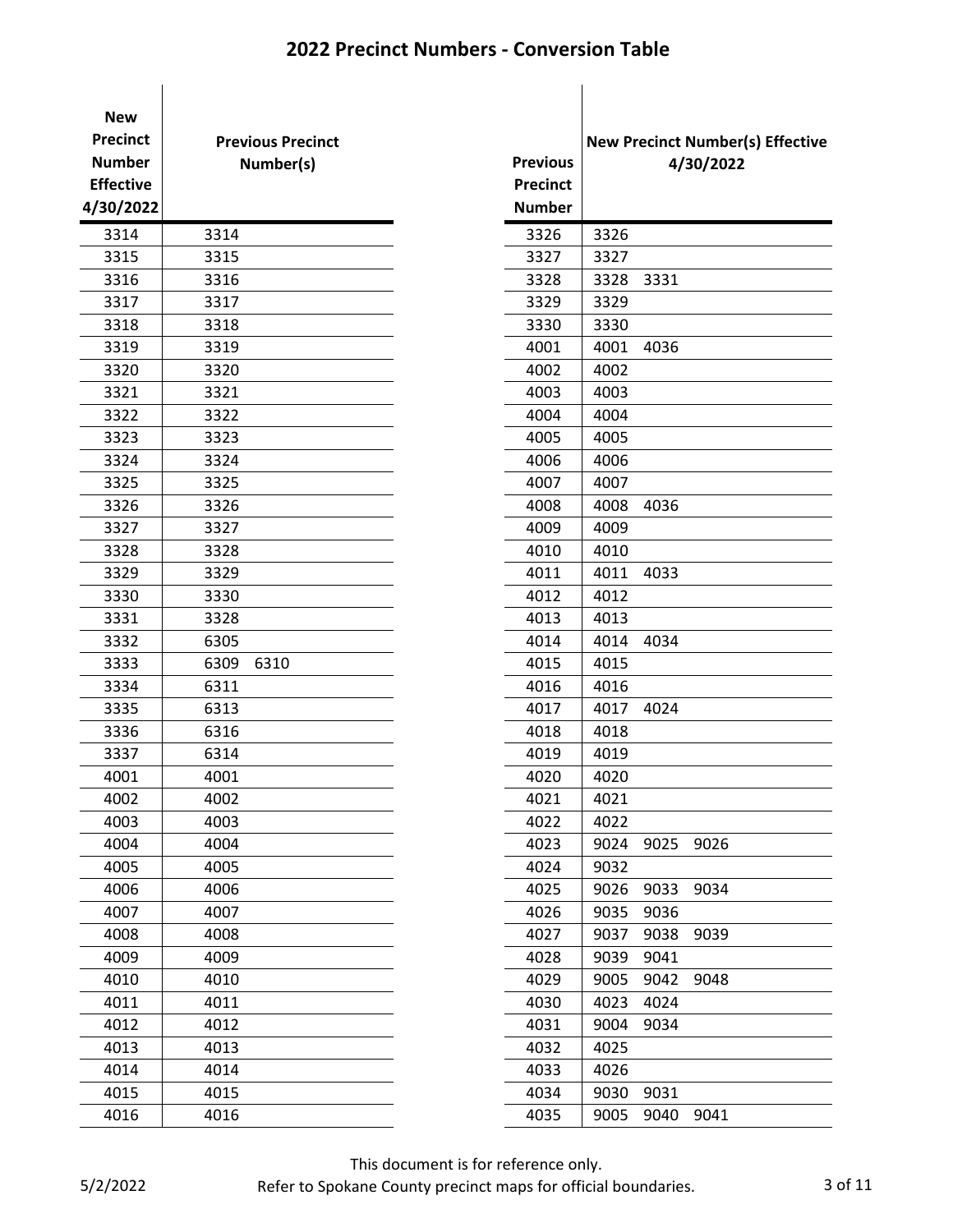| <b>New</b><br><b>Precinct</b><br><b>Number</b><br><b>Effective</b><br>4/30/2022 | <b>Previous Precinct</b><br>Number(s) | <b>Previous</b><br><b>Precinct</b><br><b>Number</b> | <b>New Precinct Numb</b><br>4/30/20 |
|---------------------------------------------------------------------------------|---------------------------------------|-----------------------------------------------------|-------------------------------------|
| 4017                                                                            | 4017                                  | 4036                                                | 4027                                |
| 4018                                                                            | 4018                                  | 4200                                                | 4200                                |
| 4019                                                                            | 4019                                  | 4201                                                | 4201                                |
| 4020                                                                            | 4020                                  | 4300                                                | 4300                                |
| 4021                                                                            | 4021                                  | 4301                                                | 4301                                |
| 4022                                                                            | 4022                                  | 4302                                                | 4302                                |
| 4023                                                                            | 4030                                  | 4303                                                | 4303                                |
| 4024                                                                            | 4017<br>4030                          | 4304                                                | 4304<br>4308                        |
| 4025                                                                            | 4032                                  | 4305                                                | 4305<br>4309                        |
| 4026                                                                            | 4033                                  | 4306                                                | 4306                                |
| 4027                                                                            | 4036                                  | 4307                                                | 4307                                |
| 4028                                                                            | 7006                                  | 4400                                                | 4402<br>4400<br>4449                |
| 4029                                                                            | 7006                                  | 4401                                                | 4401<br>4465                        |
| 4030                                                                            | 7010                                  | 4402                                                | 4402<br>4400<br>4465                |
| 4031                                                                            | 7035                                  | 4403                                                | 4403<br>4466<br>4478                |
| 4032                                                                            | 7033<br>7034                          | 4404                                                | 4404<br>4470                        |
| 4033                                                                            | 4011                                  | 4405                                                | 4405<br>4466                        |
| 4034                                                                            | 3000<br>4014                          | 4406                                                | 4406<br>4476                        |
| 4035                                                                            | 7007                                  | 4407                                                | 4407<br>4477                        |
| 4036                                                                            | 4001<br>4008<br>7029<br>7033          | 4408                                                | 4408                                |
| 4200                                                                            | 4200                                  | 4409                                                | 4409<br>4481                        |
| 4201                                                                            | 4201                                  | 4410                                                | 4410                                |
| 4300                                                                            | 4300                                  | 4411                                                | 4411                                |
| 4301                                                                            | 4301                                  | 4412                                                | 4412                                |
| 4302                                                                            | 4302                                  | 4413                                                | 4413                                |
| 4303                                                                            | 4303                                  | 4414                                                | 4414<br>4467                        |
| 4304                                                                            | 4304                                  | 4415                                                | 4415                                |
| 4305                                                                            | 4305                                  | 4416                                                | 4416<br>4482                        |
| 4306                                                                            | 4306                                  | 4417                                                | 4417                                |
| 4307                                                                            | 4307                                  | 4418                                                | 4418<br>4468                        |
| 4308                                                                            | 4304                                  | 4419                                                | 4419<br>4469                        |
| 4309                                                                            | 4305                                  | 4420                                                | 4420                                |
| 4400                                                                            | 4402<br>4400                          | 4421                                                | 4421                                |
| 4401                                                                            | 4401                                  | 4422                                                | 4483<br>4422                        |
| 4402                                                                            | 4402                                  | 4423                                                | 4423                                |
| 4403                                                                            | 4403                                  | 4424                                                | 4424                                |
| 4404                                                                            | 4404                                  | 4425                                                | 4425                                |
| 4405                                                                            | 4405                                  | 4426                                                | 4426                                |
| 4406                                                                            | 4406                                  | 4427                                                | 4427<br>4484                        |
| 4407                                                                            | 4407                                  | 4428                                                | 4428                                |

| recinct<br>umber<br>fective<br>30/2022 |      | <b>Previous Precinct</b><br>Number(s) |      |      |  | <b>Previous</b><br><b>Precinct</b><br><b>Number</b> | <b>New Precinct Number(s) Effective</b> |      | 4/30/2022 |      |      |
|----------------------------------------|------|---------------------------------------|------|------|--|-----------------------------------------------------|-----------------------------------------|------|-----------|------|------|
| 4017                                   | 4017 |                                       |      |      |  | 4036                                                | 4027                                    |      |           |      |      |
| 4018                                   | 4018 |                                       |      |      |  | 4200                                                | 4200                                    |      |           |      |      |
| 4019                                   | 4019 |                                       |      |      |  | 4201                                                | 4201                                    |      |           |      |      |
| 4020                                   | 4020 |                                       |      |      |  | 4300                                                | 4300                                    |      |           |      |      |
| 4021                                   | 4021 |                                       |      |      |  | 4301                                                | 4301                                    |      |           |      |      |
| 4022                                   | 4022 |                                       |      |      |  | 4302                                                | 4302                                    |      |           |      |      |
| 4023                                   | 4030 |                                       |      |      |  | 4303                                                | 4303                                    |      |           |      |      |
| 4024                                   | 4017 | 4030                                  |      |      |  | 4304                                                | 4304                                    | 4308 |           |      |      |
| 4025                                   | 4032 |                                       |      |      |  | 4305                                                | 4305                                    | 4309 |           |      |      |
| 4026                                   | 4033 |                                       |      |      |  | 4306                                                | 4306                                    |      |           |      |      |
| 4027                                   | 4036 |                                       |      |      |  | 4307                                                | 4307                                    |      |           |      |      |
| 4028                                   | 7006 |                                       |      |      |  | 4400                                                | 4400                                    | 4402 | 4449      | 4463 | 4464 |
| 4029                                   | 7006 |                                       |      |      |  | 4401                                                | 4401                                    | 4465 |           |      |      |
| 4030                                   | 7010 |                                       |      |      |  | 4402                                                | 4400                                    | 4402 | 4465      |      |      |
| 4031                                   | 7035 |                                       |      |      |  | 4403                                                | 4403                                    | 4466 | 4478      |      |      |
| 4032                                   | 7033 | 7034                                  |      |      |  | 4404                                                | 4404                                    | 4470 |           |      |      |
| 4033                                   | 4011 |                                       |      |      |  | 4405                                                | 4405                                    | 4466 |           |      |      |
| 4034                                   | 3000 | 4014                                  |      |      |  | 4406                                                | 4406                                    | 4476 |           |      |      |
| 4035                                   | 7007 |                                       |      |      |  | 4407                                                | 4407                                    | 4477 |           |      |      |
| 4036                                   | 4001 | 4008                                  | 7029 | 7033 |  | 4408                                                | 4408                                    |      |           |      |      |
| 4200                                   | 4200 |                                       |      |      |  | 4409                                                | 4409                                    | 4481 |           |      |      |
| 4201                                   | 4201 |                                       |      |      |  | 4410                                                | 4410                                    |      |           |      |      |
| 4300                                   | 4300 |                                       |      |      |  | 4411                                                | 4411                                    |      |           |      |      |
| 4301                                   | 4301 |                                       |      |      |  | 4412                                                | 4412                                    |      |           |      |      |
| 4302                                   | 4302 |                                       |      |      |  | 4413                                                | 4413                                    |      |           |      |      |
| 4303                                   | 4303 |                                       |      |      |  | 4414                                                | 4414                                    | 4467 |           |      |      |
| 4304                                   | 4304 |                                       |      |      |  | 4415                                                | 4415                                    |      |           |      |      |
| 4305                                   | 4305 |                                       |      |      |  | 4416                                                | 4416                                    | 4482 |           |      |      |
| 4306                                   | 4306 |                                       |      |      |  | 4417                                                | 4417                                    |      |           |      |      |
| 4307                                   | 4307 |                                       |      |      |  | 4418                                                | 4418                                    | 4468 |           |      |      |
| 4308                                   | 4304 |                                       |      |      |  | 4419                                                | 4419                                    | 4469 |           |      |      |
| 4309                                   | 4305 |                                       |      |      |  | 4420                                                | 4420                                    |      |           |      |      |
| 4400                                   | 4400 | 4402                                  |      |      |  | 4421                                                | 4421                                    |      |           |      |      |
| 4401                                   | 4401 |                                       |      |      |  | 4422                                                | 4422                                    | 4483 |           |      |      |
| 4402                                   | 4402 |                                       |      |      |  | 4423                                                | 4423                                    |      |           |      |      |
| 4403                                   | 4403 |                                       |      |      |  | 4424                                                | 4424                                    |      |           |      |      |
| 4404                                   | 4404 |                                       |      |      |  | 4425                                                | 4425                                    |      |           |      |      |
| 4405                                   | 4405 |                                       |      |      |  | 4426                                                | 4426                                    |      |           |      |      |
| 4406                                   | 4406 |                                       |      |      |  | 4427                                                | 4427                                    | 4484 |           |      |      |
| 4407                                   | 4407 |                                       |      |      |  | 4428                                                | 4428                                    |      |           |      |      |

This document is for reference only.

Refer to Spokane County precinct maps for official boundaries. 4 of 11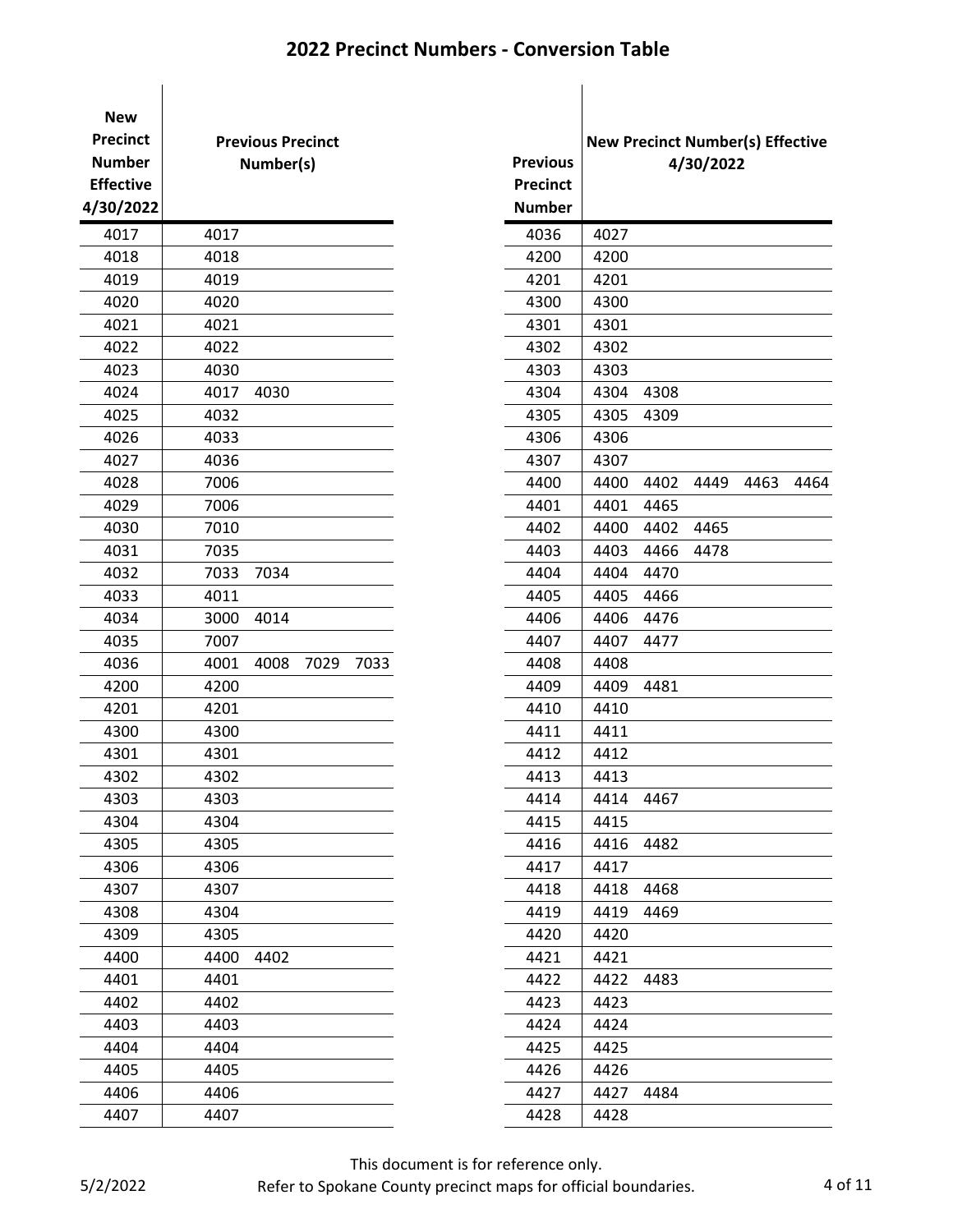| <b>New</b><br><b>Precinct</b><br><b>Number</b><br><b>Effective</b><br>4/30/2022 | <b>Previous Precinct</b><br>Number(s) | <b>Previous</b><br><b>Precinct</b><br><b>Number</b> | <b>New Precinct Number(s) Ef</b> |      | 4/30/2022 |  |
|---------------------------------------------------------------------------------|---------------------------------------|-----------------------------------------------------|----------------------------------|------|-----------|--|
| 4408                                                                            | 4408                                  | 4429                                                | 4429                             | 4485 |           |  |
| 4409                                                                            | 4409                                  | 4430                                                | 4430                             | 4486 |           |  |
| 4410                                                                            | 4410                                  | 4431                                                | 4431                             | 4487 |           |  |
| 4411                                                                            | 4411                                  | 4432                                                | 4432                             | 4471 |           |  |
| 4412                                                                            | 4412                                  | 4433                                                | 4433                             | 4488 |           |  |
| 4413                                                                            | 4413                                  | 4434                                                | 4434                             | 4489 |           |  |
| 4414                                                                            | 4414                                  | 4435                                                | 4435                             |      |           |  |
| 4415                                                                            | 4415                                  | 4436                                                | 4436                             | 4472 |           |  |
| 4416                                                                            | 4416                                  | 4437                                                | 4437                             | 4473 |           |  |
| 4417                                                                            | 4417                                  | 4438                                                | 4438                             |      |           |  |
| 4418                                                                            | 4418                                  | 4439                                                | 4439                             | 4474 |           |  |
| 4419                                                                            | 4419                                  | 4440                                                | 4440                             | 4475 |           |  |
| 4420                                                                            | 4420                                  | 4441                                                | 4441                             |      |           |  |
| 4421                                                                            | 4421                                  | 4442                                                | 4442                             |      |           |  |
| 4422                                                                            | 4422                                  | 4443                                                | 4443                             |      |           |  |
| 4423                                                                            | 4423                                  | 4444                                                | 4444                             |      |           |  |
| 4424                                                                            | 4424                                  | 4445                                                | 4445                             |      |           |  |
| 4425                                                                            | 4425                                  | 4446                                                | 4446                             | 4478 |           |  |
| 4426                                                                            | 4426                                  | 4447                                                | 4447                             |      |           |  |
| 4427                                                                            | 4427                                  | 4448                                                | 4448                             |      |           |  |
| 4428                                                                            | 4428                                  | 4449                                                | 4449                             | 4464 | 4465      |  |
| 4429                                                                            | 4429                                  | 4450                                                | 4450                             |      |           |  |
| 4430                                                                            | 4430                                  | 4451                                                | 4451                             |      |           |  |
| 4431                                                                            | 4431                                  | 4452                                                | 4452                             | 4479 |           |  |
| 4432                                                                            | 4432                                  | 4453                                                | 4453                             |      |           |  |
| 4433                                                                            | 4433                                  | 4454                                                | 4454                             |      |           |  |
| 4434                                                                            | 4434                                  | 4455                                                | 4455                             |      |           |  |
| 4435                                                                            | 4435                                  | 4456                                                | 4456                             | 4466 |           |  |
| 4436                                                                            | 4436                                  | 4457                                                | 4457                             |      |           |  |
| 4437                                                                            | 4437                                  | 4458                                                | 4458                             |      |           |  |
| 4438                                                                            | 4438                                  | 4459                                                | 4459                             |      |           |  |
| 4439                                                                            | 4439                                  | 4460                                                | 4460                             |      |           |  |
| 4440                                                                            | 4440                                  | 4461                                                | 4461                             |      |           |  |
| 4441                                                                            | 4441                                  | 4462                                                | 4462                             | 4480 |           |  |
| 4442                                                                            | 4442                                  | 6000                                                | 6013                             | 6022 | 6024 6025 |  |
| 4443                                                                            | 4443                                  | 6001                                                | 6001                             |      |           |  |
| 4444                                                                            | 4444                                  | 6002                                                | 6002                             |      |           |  |
| 4445                                                                            | 4445                                  | 6003                                                | 6000                             | 6003 |           |  |
| 4446                                                                            | 4446                                  | 6004                                                | 6004                             |      |           |  |
| 4447                                                                            | 4447                                  | 6005                                                | 6005                             |      |           |  |
|                                                                                 |                                       |                                                     |                                  |      |           |  |

|                 |           |      |      | <b>New Precinct Number(s) Effective</b> |  |
|-----------------|-----------|------|------|-----------------------------------------|--|
| <b>Previous</b> | 4/30/2022 |      |      |                                         |  |
| <b>Precinct</b> |           |      |      |                                         |  |
| <b>Number</b>   |           |      |      |                                         |  |
| 4429            | 4429      | 4485 |      |                                         |  |
| 4430            | 4430      | 4486 |      |                                         |  |
| 4431            | 4431      | 4487 |      |                                         |  |
| 4432            | 4432      | 4471 |      |                                         |  |
| 4433            | 4433      | 4488 |      |                                         |  |
| 4434            | 4434      | 4489 |      |                                         |  |
| 4435            | 4435      |      |      |                                         |  |
| 4436            | 4436      | 4472 |      |                                         |  |
| 4437            | 4437      | 4473 |      |                                         |  |
| 4438            | 4438      |      |      |                                         |  |
| 4439            | 4439      | 4474 |      |                                         |  |
| 4440            | 4440      | 4475 |      |                                         |  |
| 4441            | 4441      |      |      |                                         |  |
| 4442            | 4442      |      |      |                                         |  |
| 4443            | 4443      |      |      |                                         |  |
| 4444            | 4444      |      |      |                                         |  |
| 4445            | 4445      |      |      |                                         |  |
| 4446            | 4446      | 4478 |      |                                         |  |
| 4447            | 4447      |      |      |                                         |  |
| 4448            | 4448      |      |      |                                         |  |
| 4449            | 4449      | 4464 | 4465 |                                         |  |
| 4450            | 4450      |      |      |                                         |  |
| 4451            | 4451      |      |      |                                         |  |
| 4452            | 4452      | 4479 |      |                                         |  |
| 4453            | 4453      |      |      |                                         |  |
| 4454            | 4454      |      |      |                                         |  |
| 4455            | 4455      |      |      |                                         |  |
| 4456            | 4456      | 4466 |      |                                         |  |
| 4457            | 4457      |      |      |                                         |  |
| 4458            | 4458      |      |      |                                         |  |
| 4459            | 4459      |      |      |                                         |  |
| 4460            | 4460      |      |      |                                         |  |
| 4461            | 4461      |      |      |                                         |  |
| 4462            | 4462      | 4480 |      |                                         |  |
| 6000            | 6013      | 6022 | 6024 | 6025                                    |  |
| 6001            | 6001      |      |      |                                         |  |
| 6002            | 6002      |      |      |                                         |  |
| 6003            | 6000      | 6003 |      |                                         |  |
| 6004            | 6004      |      |      |                                         |  |
| 6005            | 6005      |      |      |                                         |  |

This document is for reference only.

Refer to Spokane County precinct maps for official boundaries. 5 of 11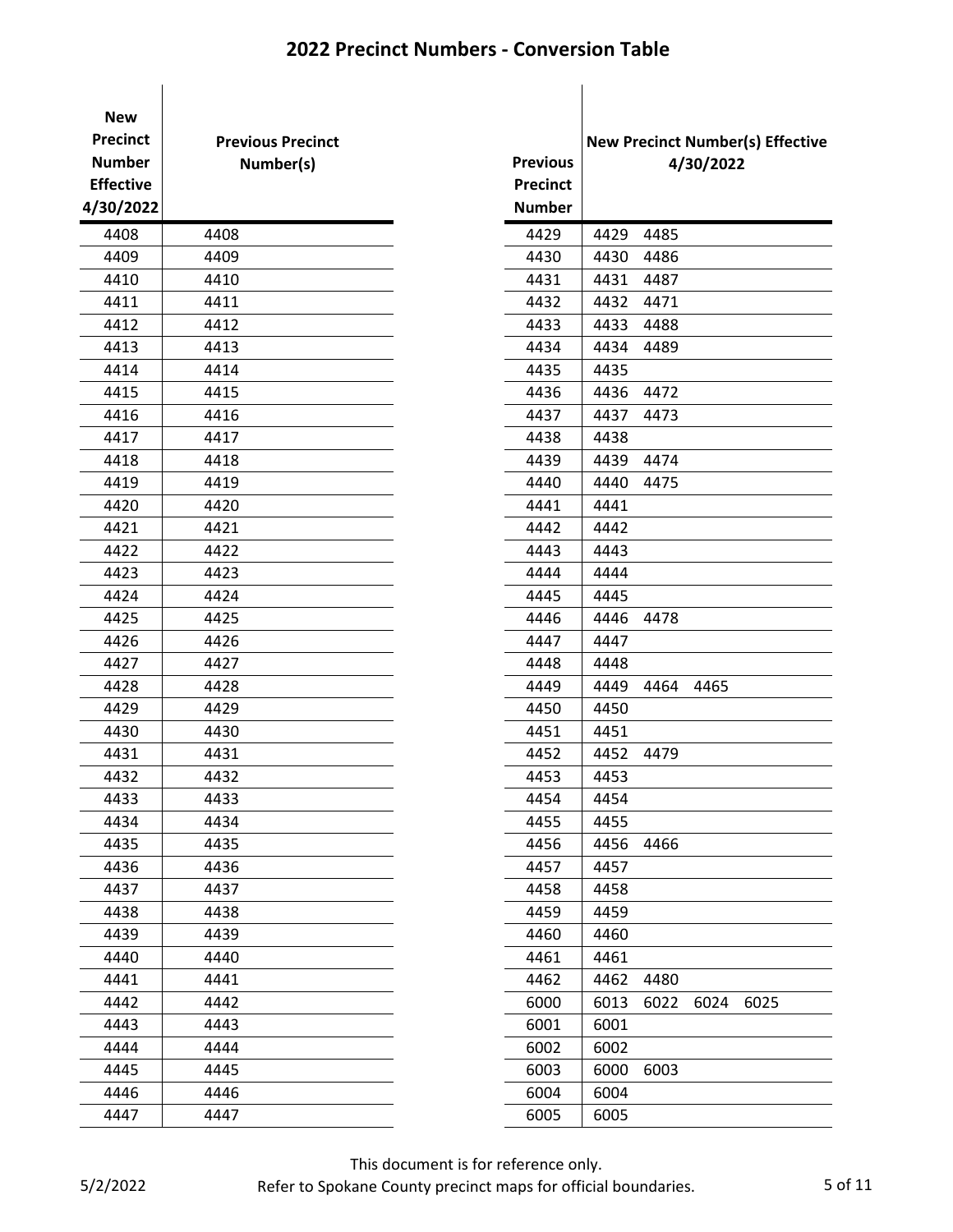| <b>New</b><br><b>Precinct</b><br><b>Number</b><br><b>Effective</b><br>4/30/2022 | <b>Previous Precinct</b><br>Number(s) | <b>Previous</b><br><b>Precinct</b><br><b>Number</b> | <b>New Precinct Numb</b> |      | 4/30/20 |
|---------------------------------------------------------------------------------|---------------------------------------|-----------------------------------------------------|--------------------------|------|---------|
| 4448                                                                            | 4448                                  | 6006                                                | 6006                     |      |         |
| 4449                                                                            | 4400<br>4449                          | 6007                                                | 6007                     |      |         |
| 4450                                                                            | 4450                                  | 6008                                                | 6008                     |      |         |
| 4451                                                                            | 4451                                  | 6009                                                | 6009                     |      |         |
| 4452                                                                            | 4452                                  | 6010                                                | 6023                     |      |         |
| 4453                                                                            | 4453                                  | 6011                                                | 6011                     |      |         |
| 4454                                                                            | 4454                                  | 6012                                                | 6010                     | 6011 | 6012    |
| 4455                                                                            | 4455                                  | 6013                                                | 6013                     |      |         |
| 4456                                                                            | 4456                                  | 6014                                                | 6014                     |      |         |
| 4457                                                                            | 4457                                  | 6015                                                | 6015                     |      |         |
| 4458                                                                            | 4458                                  | 6016                                                | 6016                     |      |         |
| 4459                                                                            | 4459                                  | 6017                                                | 9024                     | 9027 |         |
| 4460                                                                            | 4460                                  | 6018                                                | 9016                     |      |         |
| 4461                                                                            | 4461                                  | 6019                                                | 9017                     | 9018 |         |
| 4462                                                                            | 4462                                  | 6020                                                | 9019                     | 9020 |         |
| 4463                                                                            | 4400                                  | 6021                                                | 9021                     | 9022 |         |
| 4464                                                                            | 4400<br>4449                          | 6022                                                | 9028                     |      |         |
| 4465                                                                            | 4401<br>4402<br>4449                  | 6023                                                | 9024                     | 9026 | 9029    |
| 4466                                                                            | 4403<br>4405<br>4456                  | 6024                                                | 9029                     |      |         |
| 4467                                                                            | 4414                                  | 6025                                                | 9008                     |      |         |
| 4468                                                                            | 4418                                  | 6026                                                | 9009                     | 9010 |         |
| 4469                                                                            | 4419                                  | 6027                                                | 6010                     | 9011 |         |
| 4470                                                                            | 4404                                  | 6028                                                | 6017                     | 9012 |         |
| 4471                                                                            | 4432                                  | 6029                                                | 9011                     | 9012 |         |
| 4472                                                                            | 4436                                  | 6030                                                | 9013                     | 9014 |         |
| 4473                                                                            | 4437                                  | 6031                                                | 9015                     |      |         |
| 4474                                                                            | 4439                                  | 6032                                                | 9043                     |      |         |
| 4475                                                                            | 4440                                  | 6033                                                | 9044                     | 9045 |         |
| 4476                                                                            | 4406                                  | 6034                                                | 9006                     | 9046 | 9047    |
| 4477                                                                            | 4407                                  | 6035                                                | 6018                     |      |         |
| 4478                                                                            | 4403<br>4446                          | 6036                                                | 6019                     |      |         |
| 4479                                                                            | 4452                                  | 6037                                                | 6020                     |      |         |
| 4480                                                                            | 4462                                  | 6038                                                | 9023                     | 9024 | 9025    |
| 4481                                                                            | 4409                                  | 6100                                                | 6100                     |      |         |
| 4482                                                                            | 4416                                  | 6101                                                | 6101                     | 6106 |         |
| 4483                                                                            | 4422                                  | 6102                                                | 6102                     |      |         |
| 4484                                                                            | 4427                                  | 6103                                                | 6103                     |      |         |
| 4485                                                                            | 4429                                  | 6104                                                | 6104                     |      |         |
| 4486                                                                            | 4430                                  | 6105                                                | 6105                     |      |         |
| 4487                                                                            | 4431                                  | 6106                                                | 6106                     | 6110 |         |
|                                                                                 |                                       |                                                     |                          |      |         |

|                 | <b>New Precinct Number(s) Effective</b> |      |           |  |  |  |
|-----------------|-----------------------------------------|------|-----------|--|--|--|
| <b>Previous</b> |                                         |      | 4/30/2022 |  |  |  |
| <b>Precinct</b> |                                         |      |           |  |  |  |
| <b>Number</b>   |                                         |      |           |  |  |  |
| 6006            | 6006                                    |      |           |  |  |  |
| 6007            | 6007                                    |      |           |  |  |  |
| 6008            | 6008                                    |      |           |  |  |  |
| 6009            | 6009                                    |      |           |  |  |  |
| 6010            | 6023                                    |      |           |  |  |  |
| 6011            | 6011                                    |      |           |  |  |  |
| 6012            | 6010                                    | 6011 | 6012      |  |  |  |
| 6013            | 6013                                    |      |           |  |  |  |
| 6014            | 6014                                    |      |           |  |  |  |
| 6015            | 6015                                    |      |           |  |  |  |
| 6016            | 6016                                    |      |           |  |  |  |
| 6017            | 9024                                    | 9027 |           |  |  |  |
| 6018            | 9016                                    |      |           |  |  |  |
| 6019            | 9017                                    | 9018 |           |  |  |  |
| 6020            | 9019                                    | 9020 |           |  |  |  |
| 6021            | 9021                                    | 9022 |           |  |  |  |
| 6022            | 9028                                    |      |           |  |  |  |
| 6023            | 9024                                    | 9026 | 9029      |  |  |  |
| 6024            | 9029                                    |      |           |  |  |  |
| 6025            | 9008                                    |      |           |  |  |  |
| 6026            | 9009                                    | 9010 |           |  |  |  |
| 6027            | 6010                                    | 9011 |           |  |  |  |
| 6028            | 6017                                    | 9012 |           |  |  |  |
| 6029            | 9011                                    | 9012 |           |  |  |  |
| 6030            | 9013                                    | 9014 |           |  |  |  |
| 6031            | 9015                                    |      |           |  |  |  |
| 6032            | 9043                                    |      |           |  |  |  |
| 6033            | 9044                                    | 9045 |           |  |  |  |
| 6034            | 9006                                    | 9046 | 9047      |  |  |  |
| 6035            | 6018                                    |      |           |  |  |  |
| 6036            | 6019                                    |      |           |  |  |  |
| 6037            | 6020                                    |      |           |  |  |  |
| 6038            | 9023                                    | 9024 | 9025      |  |  |  |
| 6100            | 6100                                    |      |           |  |  |  |
| 6101            | 6101                                    | 6106 |           |  |  |  |
| 6102            | 6102                                    |      |           |  |  |  |
| 6103            | 6103                                    |      |           |  |  |  |
| 6104            | 6104                                    |      |           |  |  |  |
| 6105            | 6105                                    |      |           |  |  |  |
| 6106            | 6106                                    | 6110 |           |  |  |  |

This document is for reference only.

Refer to Spokane County precinct maps for official boundaries. 6 of 11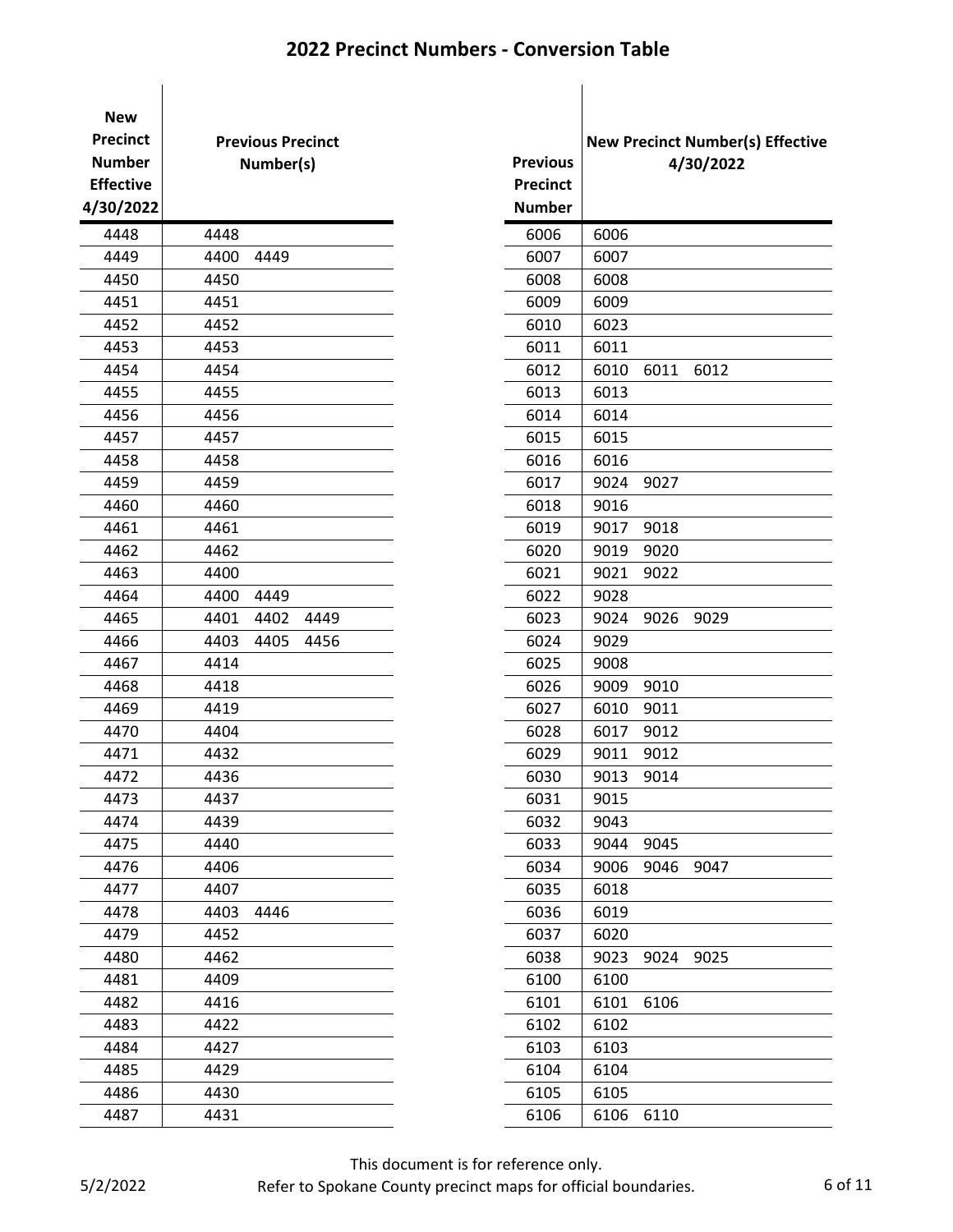| 4488<br>4433<br>6107<br>6107<br>4489<br>4434<br>6108<br>6108<br>6000<br>6003<br>6109<br>6109<br>6001<br>6001<br>6200<br>3256<br>6002<br>6002<br>6201<br>3227<br>6003<br>6003<br>6202<br>3228<br>3229<br>6004<br>6004<br>6203<br>6005<br>6005<br>6204<br>3230<br>6006<br>6006<br>6205<br>3231<br>6007<br>6007<br>3232<br>6206<br>6008<br>6008<br>6207<br>3233<br>6009<br>6009<br>3234<br>6208<br>6010<br>6012<br>6027<br>6209<br>3235<br>6011<br>6011<br>6012<br>6210<br>3236<br>6012<br>6012<br>7003<br>6211<br>3237<br>6013<br>6000<br>6212<br>6013<br>3238<br>6014<br>6014<br>6213<br>3239<br>6015<br>6015<br>6214<br>3240<br>6016<br>6016<br>6215<br>3241<br>6017<br>6028<br>6216<br>3242<br>6018<br>6035<br>6217<br>3243<br>6019<br>6036<br>6218<br>3244<br>6020<br>6037<br>6219<br>3245<br>6021<br>7000<br>6220<br>3246<br>3247<br>6022<br>6000<br>6221<br>3248<br>3249<br>7000<br>7002<br>3250<br>6023<br>6010<br>7001<br>6222<br>6024<br>6000<br>7001<br>3251<br>6223<br>6000<br>7002<br>6025<br>6224<br>3252<br>6026<br>7003<br>3253<br>6225<br>6027<br>7005<br>6226<br>6200<br>6028<br>7009<br>3254<br>6227<br>6029<br>7009<br>3255<br>6228<br>6030<br>7011<br>6300<br>6300<br>6305<br>6031<br>7012<br>6301<br>6301<br>6032<br>7012<br>6302<br>6302<br>6033<br>7013<br>6303<br>6303<br>6034<br>7014<br>6304<br>6304<br>6310<br>7015<br>6035<br>6305<br>3332<br>6311<br>6036<br>7016<br>6306<br>6306<br>6311<br>6037<br>7016<br>6307<br>6307 | <b>New</b><br><b>Precinct</b><br><b>Number</b><br><b>Effective</b><br>4/30/2022 | <b>Previous Precinct</b><br>Number(s) |  | <b>Previous</b><br><b>Precinct</b><br><b>Number</b> | <b>New Precinct Numb</b> | 4/30/20 |
|------------------------------------------------------------------------------------------------------------------------------------------------------------------------------------------------------------------------------------------------------------------------------------------------------------------------------------------------------------------------------------------------------------------------------------------------------------------------------------------------------------------------------------------------------------------------------------------------------------------------------------------------------------------------------------------------------------------------------------------------------------------------------------------------------------------------------------------------------------------------------------------------------------------------------------------------------------------------------------------------------------------------------------------------------------------------------------------------------------------------------------------------------------------------------------------------------------------------------------------------------------------------------------------------------------------------------------------------------------------------------------------------------------------------------------------------------|---------------------------------------------------------------------------------|---------------------------------------|--|-----------------------------------------------------|--------------------------|---------|
|                                                                                                                                                                                                                                                                                                                                                                                                                                                                                                                                                                                                                                                                                                                                                                                                                                                                                                                                                                                                                                                                                                                                                                                                                                                                                                                                                                                                                                                      |                                                                                 |                                       |  |                                                     |                          |         |
|                                                                                                                                                                                                                                                                                                                                                                                                                                                                                                                                                                                                                                                                                                                                                                                                                                                                                                                                                                                                                                                                                                                                                                                                                                                                                                                                                                                                                                                      |                                                                                 |                                       |  |                                                     |                          |         |
|                                                                                                                                                                                                                                                                                                                                                                                                                                                                                                                                                                                                                                                                                                                                                                                                                                                                                                                                                                                                                                                                                                                                                                                                                                                                                                                                                                                                                                                      |                                                                                 |                                       |  |                                                     |                          |         |
|                                                                                                                                                                                                                                                                                                                                                                                                                                                                                                                                                                                                                                                                                                                                                                                                                                                                                                                                                                                                                                                                                                                                                                                                                                                                                                                                                                                                                                                      |                                                                                 |                                       |  |                                                     |                          |         |
|                                                                                                                                                                                                                                                                                                                                                                                                                                                                                                                                                                                                                                                                                                                                                                                                                                                                                                                                                                                                                                                                                                                                                                                                                                                                                                                                                                                                                                                      |                                                                                 |                                       |  |                                                     |                          |         |
|                                                                                                                                                                                                                                                                                                                                                                                                                                                                                                                                                                                                                                                                                                                                                                                                                                                                                                                                                                                                                                                                                                                                                                                                                                                                                                                                                                                                                                                      |                                                                                 |                                       |  |                                                     |                          |         |
|                                                                                                                                                                                                                                                                                                                                                                                                                                                                                                                                                                                                                                                                                                                                                                                                                                                                                                                                                                                                                                                                                                                                                                                                                                                                                                                                                                                                                                                      |                                                                                 |                                       |  |                                                     |                          |         |
|                                                                                                                                                                                                                                                                                                                                                                                                                                                                                                                                                                                                                                                                                                                                                                                                                                                                                                                                                                                                                                                                                                                                                                                                                                                                                                                                                                                                                                                      |                                                                                 |                                       |  |                                                     |                          |         |
|                                                                                                                                                                                                                                                                                                                                                                                                                                                                                                                                                                                                                                                                                                                                                                                                                                                                                                                                                                                                                                                                                                                                                                                                                                                                                                                                                                                                                                                      |                                                                                 |                                       |  |                                                     |                          |         |
|                                                                                                                                                                                                                                                                                                                                                                                                                                                                                                                                                                                                                                                                                                                                                                                                                                                                                                                                                                                                                                                                                                                                                                                                                                                                                                                                                                                                                                                      |                                                                                 |                                       |  |                                                     |                          |         |
|                                                                                                                                                                                                                                                                                                                                                                                                                                                                                                                                                                                                                                                                                                                                                                                                                                                                                                                                                                                                                                                                                                                                                                                                                                                                                                                                                                                                                                                      |                                                                                 |                                       |  |                                                     |                          |         |
|                                                                                                                                                                                                                                                                                                                                                                                                                                                                                                                                                                                                                                                                                                                                                                                                                                                                                                                                                                                                                                                                                                                                                                                                                                                                                                                                                                                                                                                      |                                                                                 |                                       |  |                                                     |                          |         |
|                                                                                                                                                                                                                                                                                                                                                                                                                                                                                                                                                                                                                                                                                                                                                                                                                                                                                                                                                                                                                                                                                                                                                                                                                                                                                                                                                                                                                                                      |                                                                                 |                                       |  |                                                     |                          |         |
|                                                                                                                                                                                                                                                                                                                                                                                                                                                                                                                                                                                                                                                                                                                                                                                                                                                                                                                                                                                                                                                                                                                                                                                                                                                                                                                                                                                                                                                      |                                                                                 |                                       |  |                                                     |                          |         |
|                                                                                                                                                                                                                                                                                                                                                                                                                                                                                                                                                                                                                                                                                                                                                                                                                                                                                                                                                                                                                                                                                                                                                                                                                                                                                                                                                                                                                                                      |                                                                                 |                                       |  |                                                     |                          |         |
|                                                                                                                                                                                                                                                                                                                                                                                                                                                                                                                                                                                                                                                                                                                                                                                                                                                                                                                                                                                                                                                                                                                                                                                                                                                                                                                                                                                                                                                      |                                                                                 |                                       |  |                                                     |                          |         |
|                                                                                                                                                                                                                                                                                                                                                                                                                                                                                                                                                                                                                                                                                                                                                                                                                                                                                                                                                                                                                                                                                                                                                                                                                                                                                                                                                                                                                                                      |                                                                                 |                                       |  |                                                     |                          |         |
|                                                                                                                                                                                                                                                                                                                                                                                                                                                                                                                                                                                                                                                                                                                                                                                                                                                                                                                                                                                                                                                                                                                                                                                                                                                                                                                                                                                                                                                      |                                                                                 |                                       |  |                                                     |                          |         |
|                                                                                                                                                                                                                                                                                                                                                                                                                                                                                                                                                                                                                                                                                                                                                                                                                                                                                                                                                                                                                                                                                                                                                                                                                                                                                                                                                                                                                                                      |                                                                                 |                                       |  |                                                     |                          |         |
|                                                                                                                                                                                                                                                                                                                                                                                                                                                                                                                                                                                                                                                                                                                                                                                                                                                                                                                                                                                                                                                                                                                                                                                                                                                                                                                                                                                                                                                      |                                                                                 |                                       |  |                                                     |                          |         |
|                                                                                                                                                                                                                                                                                                                                                                                                                                                                                                                                                                                                                                                                                                                                                                                                                                                                                                                                                                                                                                                                                                                                                                                                                                                                                                                                                                                                                                                      |                                                                                 |                                       |  |                                                     |                          |         |
|                                                                                                                                                                                                                                                                                                                                                                                                                                                                                                                                                                                                                                                                                                                                                                                                                                                                                                                                                                                                                                                                                                                                                                                                                                                                                                                                                                                                                                                      |                                                                                 |                                       |  |                                                     |                          |         |
|                                                                                                                                                                                                                                                                                                                                                                                                                                                                                                                                                                                                                                                                                                                                                                                                                                                                                                                                                                                                                                                                                                                                                                                                                                                                                                                                                                                                                                                      |                                                                                 |                                       |  |                                                     |                          |         |
|                                                                                                                                                                                                                                                                                                                                                                                                                                                                                                                                                                                                                                                                                                                                                                                                                                                                                                                                                                                                                                                                                                                                                                                                                                                                                                                                                                                                                                                      |                                                                                 |                                       |  |                                                     |                          |         |
|                                                                                                                                                                                                                                                                                                                                                                                                                                                                                                                                                                                                                                                                                                                                                                                                                                                                                                                                                                                                                                                                                                                                                                                                                                                                                                                                                                                                                                                      |                                                                                 |                                       |  |                                                     |                          | 3250    |
|                                                                                                                                                                                                                                                                                                                                                                                                                                                                                                                                                                                                                                                                                                                                                                                                                                                                                                                                                                                                                                                                                                                                                                                                                                                                                                                                                                                                                                                      |                                                                                 |                                       |  |                                                     |                          |         |
|                                                                                                                                                                                                                                                                                                                                                                                                                                                                                                                                                                                                                                                                                                                                                                                                                                                                                                                                                                                                                                                                                                                                                                                                                                                                                                                                                                                                                                                      |                                                                                 |                                       |  |                                                     |                          |         |
|                                                                                                                                                                                                                                                                                                                                                                                                                                                                                                                                                                                                                                                                                                                                                                                                                                                                                                                                                                                                                                                                                                                                                                                                                                                                                                                                                                                                                                                      |                                                                                 |                                       |  |                                                     |                          |         |
|                                                                                                                                                                                                                                                                                                                                                                                                                                                                                                                                                                                                                                                                                                                                                                                                                                                                                                                                                                                                                                                                                                                                                                                                                                                                                                                                                                                                                                                      |                                                                                 |                                       |  |                                                     |                          |         |
|                                                                                                                                                                                                                                                                                                                                                                                                                                                                                                                                                                                                                                                                                                                                                                                                                                                                                                                                                                                                                                                                                                                                                                                                                                                                                                                                                                                                                                                      |                                                                                 |                                       |  |                                                     |                          |         |
|                                                                                                                                                                                                                                                                                                                                                                                                                                                                                                                                                                                                                                                                                                                                                                                                                                                                                                                                                                                                                                                                                                                                                                                                                                                                                                                                                                                                                                                      |                                                                                 |                                       |  |                                                     |                          |         |
|                                                                                                                                                                                                                                                                                                                                                                                                                                                                                                                                                                                                                                                                                                                                                                                                                                                                                                                                                                                                                                                                                                                                                                                                                                                                                                                                                                                                                                                      |                                                                                 |                                       |  |                                                     |                          |         |
|                                                                                                                                                                                                                                                                                                                                                                                                                                                                                                                                                                                                                                                                                                                                                                                                                                                                                                                                                                                                                                                                                                                                                                                                                                                                                                                                                                                                                                                      |                                                                                 |                                       |  |                                                     |                          |         |
|                                                                                                                                                                                                                                                                                                                                                                                                                                                                                                                                                                                                                                                                                                                                                                                                                                                                                                                                                                                                                                                                                                                                                                                                                                                                                                                                                                                                                                                      |                                                                                 |                                       |  |                                                     |                          |         |
|                                                                                                                                                                                                                                                                                                                                                                                                                                                                                                                                                                                                                                                                                                                                                                                                                                                                                                                                                                                                                                                                                                                                                                                                                                                                                                                                                                                                                                                      |                                                                                 |                                       |  |                                                     |                          |         |
|                                                                                                                                                                                                                                                                                                                                                                                                                                                                                                                                                                                                                                                                                                                                                                                                                                                                                                                                                                                                                                                                                                                                                                                                                                                                                                                                                                                                                                                      |                                                                                 |                                       |  |                                                     |                          |         |
|                                                                                                                                                                                                                                                                                                                                                                                                                                                                                                                                                                                                                                                                                                                                                                                                                                                                                                                                                                                                                                                                                                                                                                                                                                                                                                                                                                                                                                                      |                                                                                 |                                       |  |                                                     |                          |         |
|                                                                                                                                                                                                                                                                                                                                                                                                                                                                                                                                                                                                                                                                                                                                                                                                                                                                                                                                                                                                                                                                                                                                                                                                                                                                                                                                                                                                                                                      |                                                                                 |                                       |  |                                                     |                          |         |
|                                                                                                                                                                                                                                                                                                                                                                                                                                                                                                                                                                                                                                                                                                                                                                                                                                                                                                                                                                                                                                                                                                                                                                                                                                                                                                                                                                                                                                                      |                                                                                 |                                       |  |                                                     |                          |         |
|                                                                                                                                                                                                                                                                                                                                                                                                                                                                                                                                                                                                                                                                                                                                                                                                                                                                                                                                                                                                                                                                                                                                                                                                                                                                                                                                                                                                                                                      |                                                                                 |                                       |  |                                                     |                          |         |

|                 |      |      | <b>New Precinct Number(s) Effective</b> |
|-----------------|------|------|-----------------------------------------|
| <b>Previous</b> |      |      | 4/30/2022                               |
| <b>Precinct</b> |      |      |                                         |
| <b>Number</b>   |      |      |                                         |
| 6107            | 6107 |      |                                         |
| 6108            | 6108 |      |                                         |
| 6109            | 6109 |      |                                         |
| 6200            | 3256 |      |                                         |
| 6201            | 3227 |      |                                         |
| 6202            | 3228 |      |                                         |
| 6203            | 3229 |      |                                         |
| 6204            | 3230 |      |                                         |
| 6205            | 3231 |      |                                         |
| 6206            | 3232 |      |                                         |
| 6207            | 3233 |      |                                         |
| 6208            | 3234 |      |                                         |
| 6209            | 3235 |      |                                         |
| 6210            | 3236 |      |                                         |
| 6211            | 3237 |      |                                         |
| 6212            | 3238 |      |                                         |
| 6213            | 3239 |      |                                         |
| 6214            | 3240 |      |                                         |
| 6215            | 3241 |      |                                         |
| 6216            | 3242 |      |                                         |
| 6217            | 3243 |      |                                         |
| 6218            | 3244 |      |                                         |
| 6219            | 3245 |      |                                         |
| 6220            | 3246 | 3247 |                                         |
| 6221            | 3248 | 3249 | 3250                                    |
| 6222            | 3250 |      |                                         |
| 6223            | 3251 |      |                                         |
| 6224            | 3252 |      |                                         |
| 6225            | 3253 |      |                                         |
| 6226            | 6200 |      |                                         |
| 6227            | 3254 |      |                                         |
| 6228            | 3255 |      |                                         |
| 6300            | 6300 |      |                                         |
| 6301            | 6301 | 6305 |                                         |
| 6302            | 6302 |      |                                         |
| 6303            | 6303 |      |                                         |
| 6304            | 6304 | 6310 |                                         |
| 6305            | 3332 | 6311 |                                         |
| 6306            | 6306 | 6311 |                                         |
| 6307            | 6307 |      |                                         |

This document is for reference only.

Refer to Spokane County precinct maps for official boundaries. 7 of 11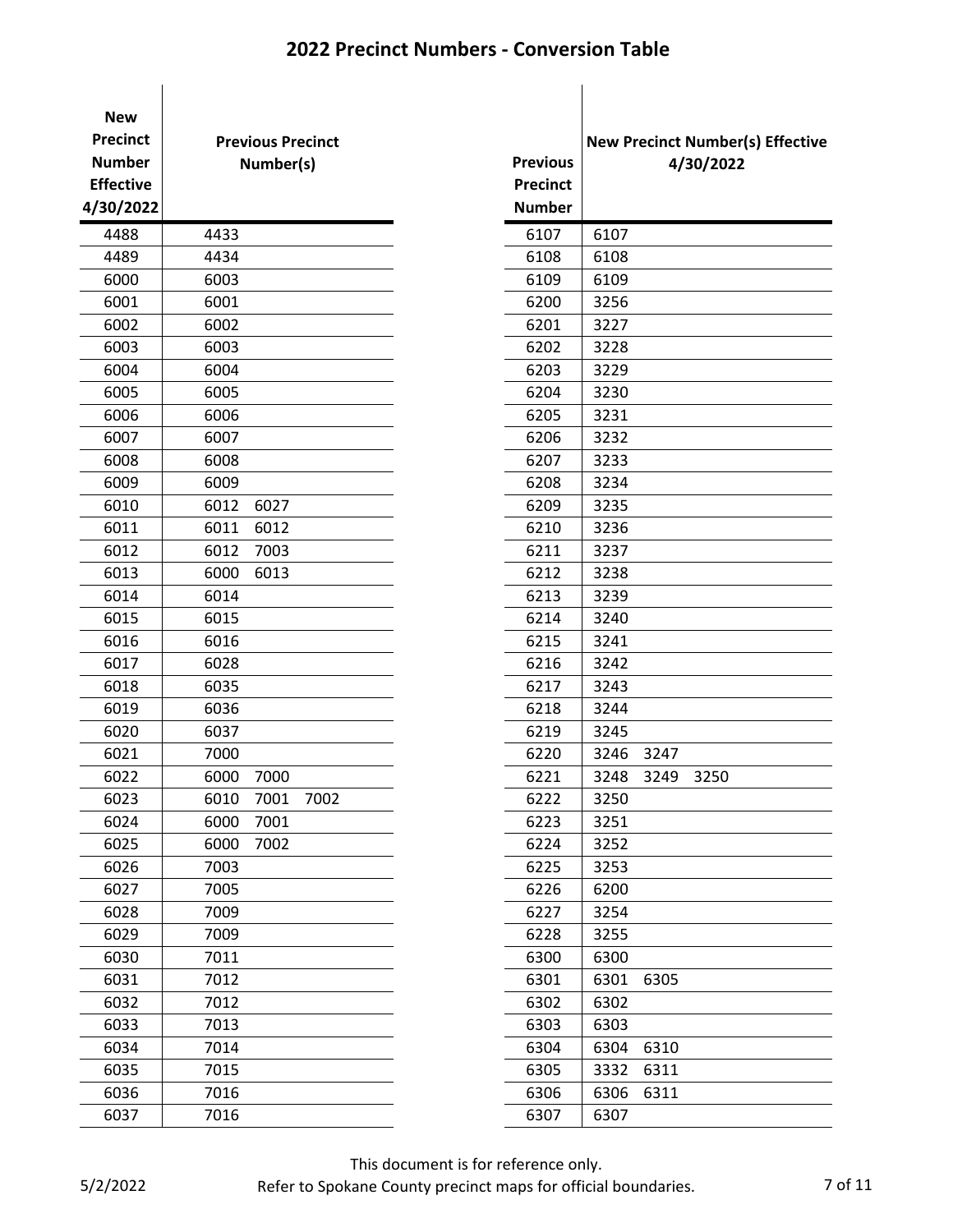| <b>New</b><br><b>Precinct</b><br><b>Number</b><br><b>Effective</b><br>4/30/2022 | <b>Previous Precinct</b><br>Number(s) | <b>Previous</b><br><b>Precinct</b><br><b>Number</b> | <b>New Precinct Numb</b> |      | 4/30/20 |
|---------------------------------------------------------------------------------|---------------------------------------|-----------------------------------------------------|--------------------------|------|---------|
| 6038                                                                            | 7017                                  | 6308                                                | 6308                     |      |         |
| 6039                                                                            | 7017                                  | 6309                                                | 3333                     | 6309 |         |
| 6040                                                                            | 7018                                  | 6310                                                | 3333                     |      |         |
| 6041                                                                            | 7019                                  | 6311                                                | 3334                     |      |         |
| 6042                                                                            | 7020                                  | 6312                                                | 6312                     |      |         |
| 6043                                                                            | 7021                                  | 6313                                                | 3335                     |      |         |
| 6044                                                                            | 7022                                  | 6314                                                | 3337                     |      |         |
| 6045                                                                            | 7023                                  | 6315                                                | 6313                     |      |         |
| 6046                                                                            | 7024                                  | 6316                                                | 3336                     |      |         |
| 6047                                                                            | 7024                                  | 6317                                                | 6314                     |      |         |
| 6048                                                                            | 7024                                  | 6318                                                | 6315                     |      |         |
| 6049                                                                            | 7025<br>7023                          | 6319                                                | 6316                     |      |         |
| 6050                                                                            | 7025                                  | 6400                                                | 6400                     | 6404 |         |
| 6051                                                                            | 7025                                  | 6401                                                | 6401                     |      |         |
| 6052                                                                            | 7026                                  | 6402                                                | 6402                     | 6405 |         |
| 6053                                                                            | 7027                                  | 6403                                                | 6403                     |      |         |
| 6054                                                                            | 7028                                  | 6500                                                | 6500                     |      |         |
| 6055                                                                            | 7028                                  | 6600                                                | 6600                     |      |         |
| 6056                                                                            | 7029<br>7033<br>7034                  | 6601                                                | 6601                     |      |         |
| 6057                                                                            | 7029<br>7033                          | 6602                                                | 6602                     |      |         |
| 6058                                                                            | 7030                                  | 6700                                                | 9208                     | 9209 |         |
| 6059                                                                            | 7031                                  | 6701                                                | 9204                     | 9207 |         |
| 6060                                                                            | 7032                                  | 6702                                                | 9205                     | 9206 |         |
| 6061                                                                            | 7032                                  | 6703                                                | 9203                     |      |         |
| 6062                                                                            | 7036                                  | 6704                                                | 9200                     | 9201 | 9202    |
| 6063                                                                            | 7038                                  | 7000                                                | 6021                     | 6022 |         |
| 6064                                                                            | 7039                                  | 7001                                                | 6023                     | 6024 |         |
| 6100                                                                            | 6100                                  | 7002                                                | 6023                     | 6025 |         |
| 6101                                                                            | 6101                                  | 7003                                                | 6012                     | 6026 |         |
| 6102                                                                            | 6102                                  | 7004                                                | 7000                     | 7002 |         |
| 6103                                                                            | 6103                                  | 7005                                                | 6027                     |      |         |
| 6104                                                                            | 6104                                  | 7006                                                | 4028                     | 4029 |         |
| 6105                                                                            | 6105                                  | 7007                                                | 4035                     |      |         |
| 6106                                                                            | 6106<br>6101                          | 7008                                                | 7001                     | 7003 |         |
| 6107                                                                            | 6107                                  | 7009                                                | 6028                     | 6029 | 7003    |
| 6108                                                                            | 6108                                  | 7010                                                | 4030                     |      |         |
| 6109                                                                            | 6109                                  | 7011                                                | 6030                     |      |         |
| 6110                                                                            | 6106                                  | 7012                                                | 6031                     | 6032 |         |
| 6111                                                                            | 3110                                  | 7013                                                | 6033                     |      |         |
| 6112                                                                            | 3111                                  | 7014                                                | 6034                     |      |         |

| <b>Previous</b> |      |      | <b>New Precinct Number(s) Effective</b><br>4/30/2022 |
|-----------------|------|------|------------------------------------------------------|
| <b>Precinct</b> |      |      |                                                      |
| <b>Number</b>   |      |      |                                                      |
| 6308            | 6308 |      |                                                      |
| 6309            | 3333 | 6309 |                                                      |
| 6310            | 3333 |      |                                                      |
| 6311            | 3334 |      |                                                      |
| 6312            | 6312 |      |                                                      |
| 6313            | 3335 |      |                                                      |
| 6314            | 3337 |      |                                                      |
| 6315            | 6313 |      |                                                      |
| 6316            | 3336 |      |                                                      |
| 6317            | 6314 |      |                                                      |
| 6318            | 6315 |      |                                                      |
| 6319            | 6316 |      |                                                      |
| 6400            | 6400 | 6404 |                                                      |
| 6401            | 6401 |      |                                                      |
| 6402            | 6402 | 6405 |                                                      |
| 6403            | 6403 |      |                                                      |
| 6500            | 6500 |      |                                                      |
| 6600            | 6600 |      |                                                      |
| 6601            | 6601 |      |                                                      |
| 6602            | 6602 |      |                                                      |
| 6700            | 9208 | 9209 |                                                      |
| 6701            | 9204 | 9207 |                                                      |
| 6702            | 9205 | 9206 |                                                      |
| 6703            | 9203 |      |                                                      |
| 6704            | 9200 | 9201 | 9202                                                 |
| 7000            | 6021 | 6022 |                                                      |
| 7001            | 6023 | 6024 |                                                      |
| 7002            | 6023 | 6025 |                                                      |
| 7003            | 6012 | 6026 |                                                      |
| 7004            | 7000 | 7002 |                                                      |
| 7005            | 6027 |      |                                                      |
| 7006            | 4028 | 4029 |                                                      |
| 7007            | 4035 |      |                                                      |
| 7008            | 7001 | 7003 |                                                      |
| 7009            | 6028 | 6029 | 7003                                                 |
| 7010            | 4030 |      |                                                      |
| 7011            | 6030 |      |                                                      |
| 7012            | 6031 | 6032 |                                                      |
| 7013            | 6033 |      |                                                      |
| 7014            | 6034 |      |                                                      |

This document is for reference only.

Refer to Spokane County precinct maps for official boundaries. 8 of 11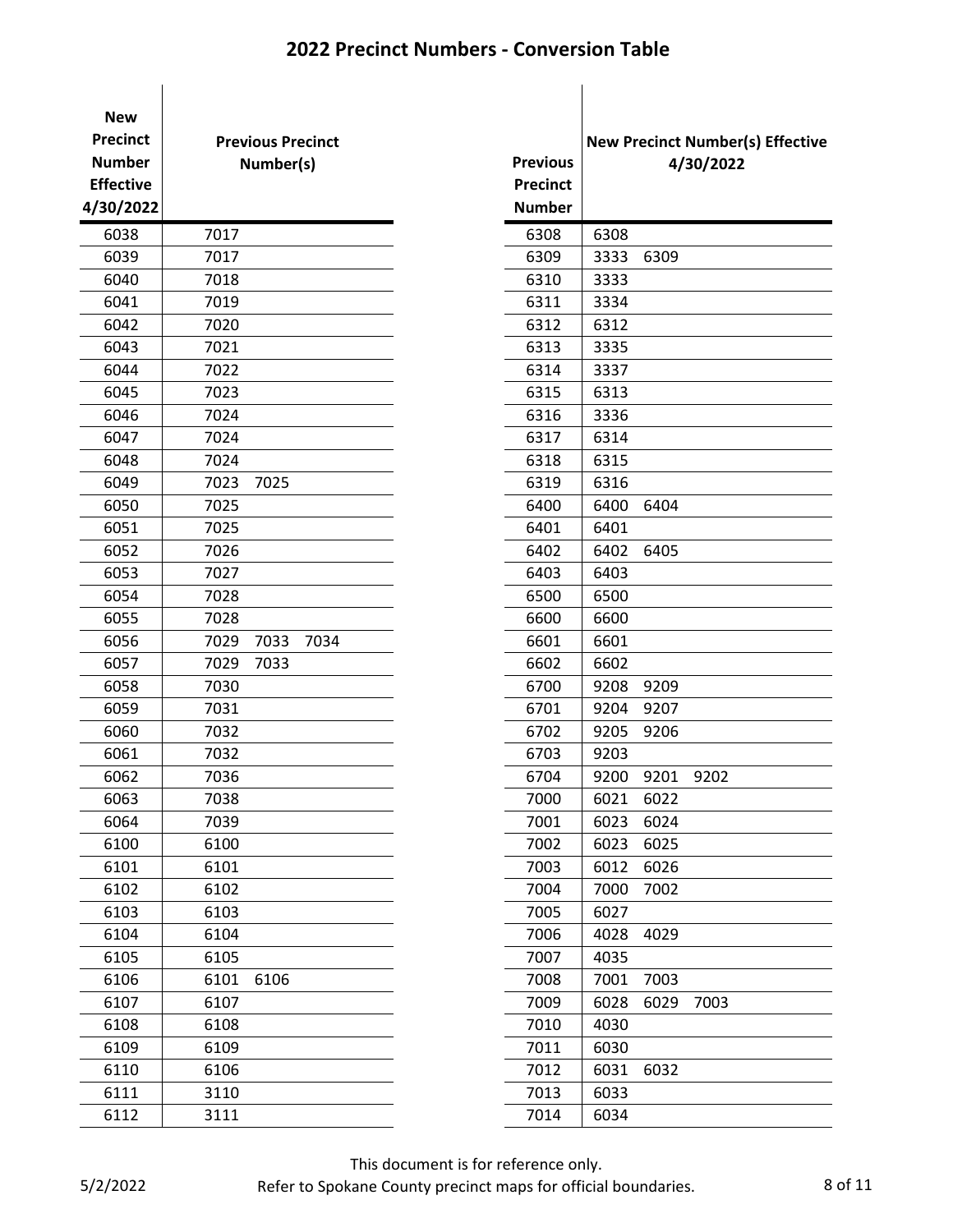| <b>New</b><br><b>Precinct</b><br><b>Number</b><br><b>Effective</b><br>4/30/2022 | <b>Previous Precinct</b><br>Number(s) | <b>Previous</b><br><b>Precinct</b><br><b>Number</b> | <b>New Precinct Number(s) Ef</b> |      | 4/30/2022 |      |
|---------------------------------------------------------------------------------|---------------------------------------|-----------------------------------------------------|----------------------------------|------|-----------|------|
| 6113                                                                            | 3113                                  | 7015                                                | 6035                             |      |           |      |
| 6114                                                                            | 3114                                  | 7016                                                | 6036                             | 6037 |           |      |
| 6115                                                                            | 3115                                  | 7017                                                | 6038                             | 6039 |           |      |
| 6116                                                                            | 3116                                  | 7018                                                | 6040                             |      |           |      |
| 6117                                                                            | 3117                                  | 7019                                                | 6041                             |      |           |      |
| 6118                                                                            | 3120                                  | 7020                                                | 6042                             |      |           |      |
| 6119                                                                            | 3121                                  | 7021                                                | 6043                             |      |           |      |
| 6120                                                                            | 3123                                  | 7022                                                | 6044                             |      |           |      |
| 6121                                                                            | 3100                                  | 7023                                                | 6045                             | 6049 |           |      |
| 6122                                                                            | 3101                                  | 7024                                                | 6046                             | 6047 | 6048      |      |
| 6123                                                                            | 3102                                  | 7025                                                | 6049                             | 6050 | 6051      |      |
| 6124                                                                            | 3103<br>3112                          | 7026                                                | 6052                             |      |           |      |
| 6125                                                                            | 3104                                  | 7027                                                | 6053                             |      |           |      |
| 6126                                                                            | 3104                                  | 7028                                                | 6054                             | 6055 |           |      |
| 6127                                                                            | 3105                                  | 7029                                                | 4036                             | 6056 | 6057      |      |
| 6128                                                                            | 3106                                  | 7030                                                | 6058                             |      |           |      |
| 6129                                                                            | 3107                                  | 7031                                                | 6059                             |      |           |      |
| 6130                                                                            | 3108                                  | 7032                                                | 6060                             | 6061 |           |      |
| 6131                                                                            | 3109                                  | 7033                                                | 4032                             | 4036 | 6056      | 6057 |
| 6132                                                                            | 3119                                  | 7034                                                | 4032                             | 6056 |           |      |
| 6200                                                                            | 6226                                  | 7035                                                | 4031                             |      |           |      |
| 6300                                                                            | 6300                                  | 7036                                                | 6062                             |      |           |      |
| 6301                                                                            | 6301                                  | 7037                                                | 7002                             |      |           |      |
| 6302                                                                            | 6302                                  | 7038                                                | 6063                             |      |           |      |
| 6303                                                                            | 6303                                  | 7039                                                | 6064                             |      |           |      |
| 6304                                                                            | 6304                                  | 7300                                                | 7300                             |      |           |      |
| 6305                                                                            | 6301                                  | 7301                                                | 7301                             |      |           |      |
| 6306                                                                            | 6306                                  | 7302                                                | 7302                             |      |           |      |
| 6307                                                                            | 6307                                  | 9000                                                | 9000                             | 9001 | 9002      |      |
| 6308                                                                            | 6308                                  | 9001                                                | 9001                             |      |           |      |
| 6309                                                                            | 6309                                  | 9002                                                | 9002                             |      |           |      |
| 6310                                                                            | 6304                                  | 9003                                                | 9003                             | 9043 |           |      |
| 6311                                                                            | 3300<br>6305<br>6306                  | 9004                                                | 9004                             | 9035 |           |      |
| 6312                                                                            | 6312                                  | 9005                                                | 9005                             |      |           |      |
| 6313                                                                            | 6315                                  | 9006                                                | 9006                             | 9044 | 9045      | 9047 |
| 6314                                                                            | 6317                                  | 9007                                                | 9007                             |      |           |      |
| 6315                                                                            | 6318                                  | 9008                                                | 9007                             |      |           |      |
| 6316                                                                            | 6319                                  | 9300                                                | 9300                             |      |           |      |
| 6400                                                                            | 6400                                  | 9400                                                | 9400                             |      |           |      |
| 6401                                                                            | 6401                                  | 9500                                                | 9500                             |      |           |      |

|                 |      |      |           | <b>New Precinct Number(s) Effective</b> |  |
|-----------------|------|------|-----------|-----------------------------------------|--|
| <b>Previous</b> |      |      | 4/30/2022 |                                         |  |
| <b>Precinct</b> |      |      |           |                                         |  |
| <b>Number</b>   |      |      |           |                                         |  |
| 7015            | 6035 |      |           |                                         |  |
| 7016            | 6036 | 6037 |           |                                         |  |
| 7017            | 6038 | 6039 |           |                                         |  |
| 7018            | 6040 |      |           |                                         |  |
| 7019            | 6041 |      |           |                                         |  |
| 7020            | 6042 |      |           |                                         |  |
| 7021            | 6043 |      |           |                                         |  |
| 7022            | 6044 |      |           |                                         |  |
| 7023            | 6045 | 6049 |           |                                         |  |
| 7024            | 6046 | 6047 | 6048      |                                         |  |
| 7025            | 6049 | 6050 | 6051      |                                         |  |
| 7026            | 6052 |      |           |                                         |  |
| 7027            | 6053 |      |           |                                         |  |
| 7028            | 6054 | 6055 |           |                                         |  |
| 7029            | 4036 | 6056 | 6057      |                                         |  |
| 7030            | 6058 |      |           |                                         |  |
| 7031            | 6059 |      |           |                                         |  |
| 7032            | 6060 | 6061 |           |                                         |  |
| 7033            | 4032 | 4036 | 6056      | 6057                                    |  |
| 7034            | 4032 | 6056 |           |                                         |  |
| 7035            | 4031 |      |           |                                         |  |
| 7036            | 6062 |      |           |                                         |  |
| 7037            | 7002 |      |           |                                         |  |
| 7038            | 6063 |      |           |                                         |  |
| 7039            | 6064 |      |           |                                         |  |
| 7300            | 7300 |      |           |                                         |  |
| 7301            | 7301 |      |           |                                         |  |
| 7302            | 7302 |      |           |                                         |  |
| 9000            | 9000 | 9001 | 9002      |                                         |  |
| 9001            | 9001 |      |           |                                         |  |
| 9002            | 9002 |      |           |                                         |  |
| 9003            | 9003 | 9043 |           |                                         |  |
| 9004            | 9004 | 9035 |           |                                         |  |
| 9005            | 9005 |      |           |                                         |  |
| 9006            | 9006 | 9044 | 9045      | 9047                                    |  |
| 9007            | 9007 |      |           |                                         |  |
| 9008            | 9007 |      |           |                                         |  |
| 9300            | 9300 |      |           |                                         |  |
| 9400            | 9400 |      |           |                                         |  |
| 9500            | 9500 |      |           |                                         |  |

This document is for reference only.

Refer to Spokane County precinct maps for official boundaries. 9 of 11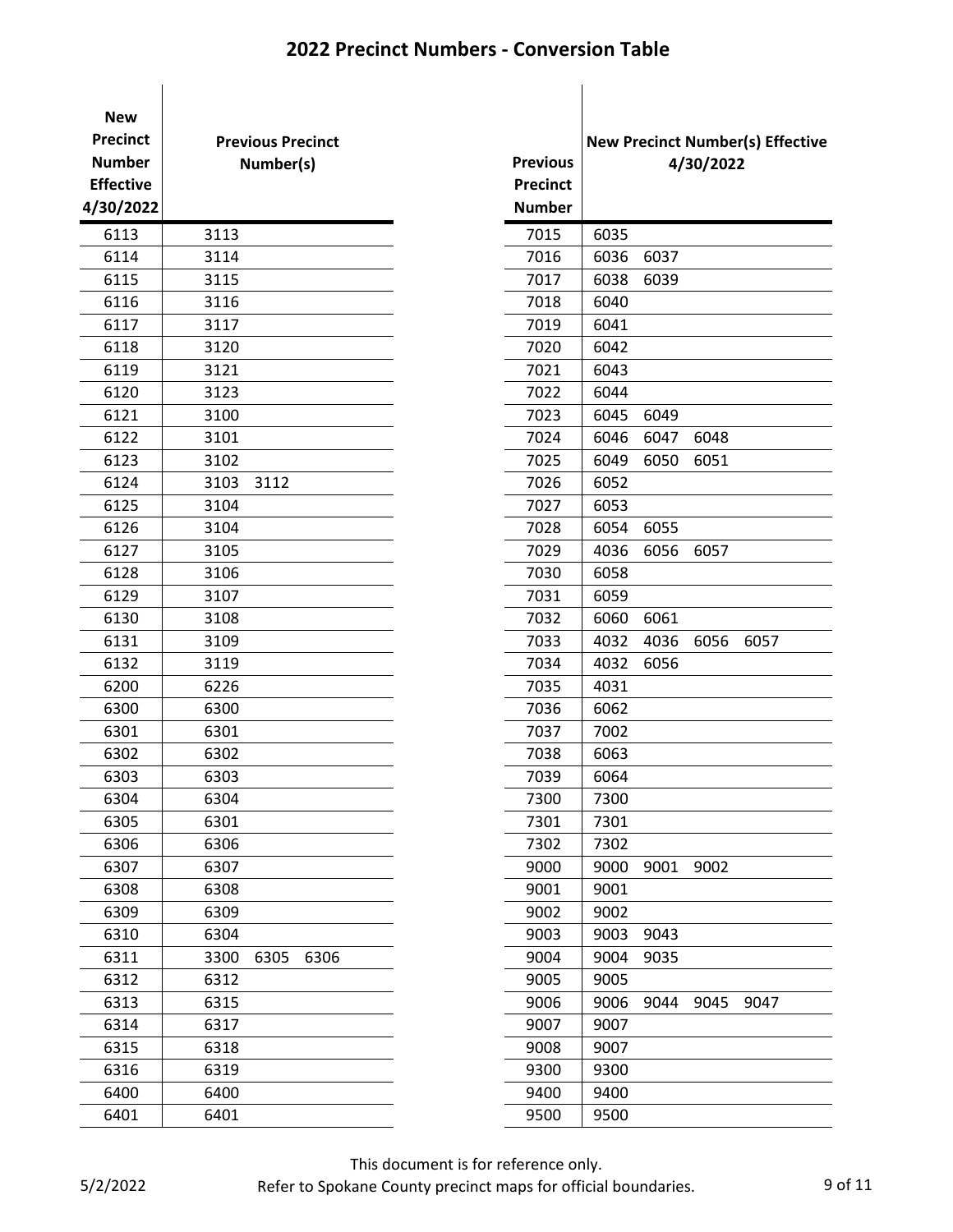| <b>New</b><br><b>Precinct</b><br><b>Number</b><br><b>Effective</b><br>4/30/2022 |      | <b>Previous Precinct</b><br>Number(s) |      |      |  | <b>Previous</b><br><b>Precinct</b><br><b>Number</b> | <b>New F</b> |
|---------------------------------------------------------------------------------|------|---------------------------------------|------|------|--|-----------------------------------------------------|--------------|
| 6402                                                                            | 6402 |                                       |      |      |  | 9600                                                | 9600         |
| 6403                                                                            | 6403 |                                       |      |      |  | 9700                                                | 9700         |
| 6404                                                                            | 6400 |                                       |      |      |  |                                                     |              |
| 6405                                                                            | 6402 |                                       |      |      |  |                                                     |              |
| 6500                                                                            | 6500 |                                       |      |      |  |                                                     |              |
| 6600                                                                            | 6600 |                                       |      |      |  |                                                     |              |
| 6601                                                                            | 6601 |                                       |      |      |  |                                                     |              |
| 6602                                                                            | 6602 |                                       |      |      |  |                                                     |              |
| 7000                                                                            | 7004 |                                       |      |      |  |                                                     |              |
| 7001                                                                            | 7008 |                                       |      |      |  |                                                     |              |
| 7002                                                                            | 7004 | 7037                                  |      |      |  |                                                     |              |
| 7003                                                                            | 7008 | 7009                                  |      |      |  |                                                     |              |
| 7300                                                                            | 7300 |                                       |      |      |  |                                                     |              |
| 7301                                                                            | 7301 |                                       |      |      |  |                                                     |              |
| 7302                                                                            | 7302 |                                       |      |      |  |                                                     |              |
| 9000                                                                            | 9000 |                                       |      |      |  |                                                     |              |
| 9001                                                                            | 9000 | 9001                                  |      |      |  |                                                     |              |
| 9002                                                                            | 9000 | 9002                                  |      |      |  |                                                     |              |
| 9003                                                                            | 9003 |                                       |      |      |  |                                                     |              |
| 9004                                                                            | 4031 | 9004                                  |      |      |  |                                                     |              |
| 9005                                                                            | 4029 | 4035                                  | 9005 |      |  |                                                     |              |
| 9006                                                                            | 6034 | 9006                                  |      |      |  |                                                     |              |
| 9007                                                                            | 9007 | 9008                                  |      |      |  |                                                     |              |
| 9008                                                                            | 6025 |                                       |      |      |  |                                                     |              |
| 9009                                                                            | 6026 |                                       |      |      |  |                                                     |              |
| 9010                                                                            | 6026 |                                       |      |      |  |                                                     |              |
| 9011                                                                            | 6027 | 6029                                  |      |      |  |                                                     |              |
| 9012                                                                            | 6028 | 6029                                  |      |      |  |                                                     |              |
| 9013                                                                            | 6030 |                                       |      |      |  |                                                     |              |
| 9014                                                                            | 6030 |                                       |      |      |  |                                                     |              |
| 9015                                                                            | 6031 |                                       |      |      |  |                                                     |              |
| 9016                                                                            | 6018 |                                       |      |      |  |                                                     |              |
| 9017                                                                            | 6019 |                                       |      |      |  |                                                     |              |
| 9018                                                                            | 6019 |                                       |      |      |  |                                                     |              |
| 9019                                                                            | 6020 |                                       |      |      |  |                                                     |              |
| 9020                                                                            | 6020 |                                       |      |      |  |                                                     |              |
| 9021                                                                            | 6021 |                                       |      |      |  |                                                     |              |
| 9022                                                                            | 6021 |                                       |      |      |  |                                                     |              |
| 9023                                                                            | 6038 |                                       |      |      |  |                                                     |              |
| 9024                                                                            | 4023 | 6017                                  | 6023 | 6038 |  |                                                     |              |
|                                                                                 |      |                                       |      |      |  |                                                     |              |

| <b>Previous</b><br><b>Precinct</b><br><b>Number</b> | <b>New Precinct Number(s) Effective</b><br>4/30/2022 |
|-----------------------------------------------------|------------------------------------------------------|
| 9600                                                | 9600                                                 |
| 9700                                                | 9700                                                 |

This document is for reference only.

Refer to Spokane County precinct maps for official boundaries. 10 0f 11